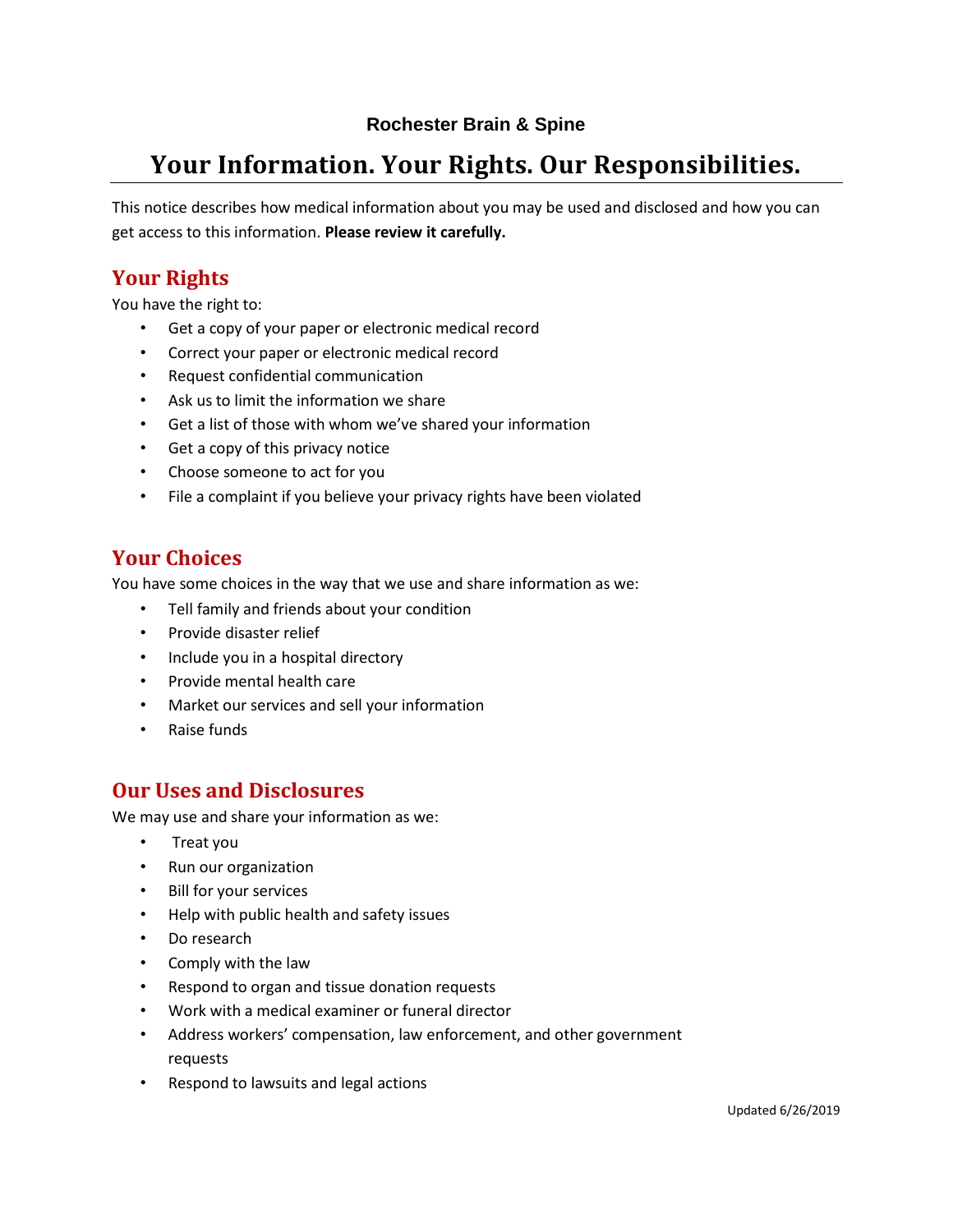### **Your Rights**

*When it comes to your health information, you have certain rights. This section explains your rights and some of our responsibilities to help you.*

#### **Get an electronic or paper copy of your medical record**

- You can ask to see or get an electronic or paper copy of your medical record and other health information we have about you. Ask us how to do this.
- We will provide a copy or a summary of your health information, usually within 30 days of your request. We may charge a reasonable, cost-based fee.

#### **Ask us to correct your medical record**

- You can ask us to correct health information about you that you think is incorrect or incomplete. Ask us how to do this.
- We may say "no" to your request, but we'll tell you why in writing within 60 days.

#### **Request confidential communications**

- You can ask us to contact you in a specific way (for example, home or office phone) or to send mail to a different address.
- We will say "yes" to all reasonable requests.

#### **Ask us to limit what we use or share**

- You can ask us not to use or share certain health information for treatment, payment, or our operations. We are not required to agree to your request, and we may say "no" if it would affect your care.
- If you pay for a service or health care item out-of-pocket in full, you can ask us not to share that information for the purpose of payment or our operations with your health insurer. We will say "yes" unless a law requires us to share that information.

#### **Get a list of those with whom we've shared information**

- You can ask for a list (accounting) of the times we've shared your health information for six years prior to the date you ask, who we shared it with, and why.
- $\sim$  We will include all the disclosures except for those about treatment, payment, and health care operations, and certain other disclosures (such as any you asked us to make). We'll provide one accounting a year for free but will charge a reasonable, cost-based fee if you ask for another one within 12 months.

#### **Get a copy of this privacy notice**

You can ask for a paper copy of this notice at any time, even if you have agreed to receive the notice electronically. We will provide you with a paper copy promptly.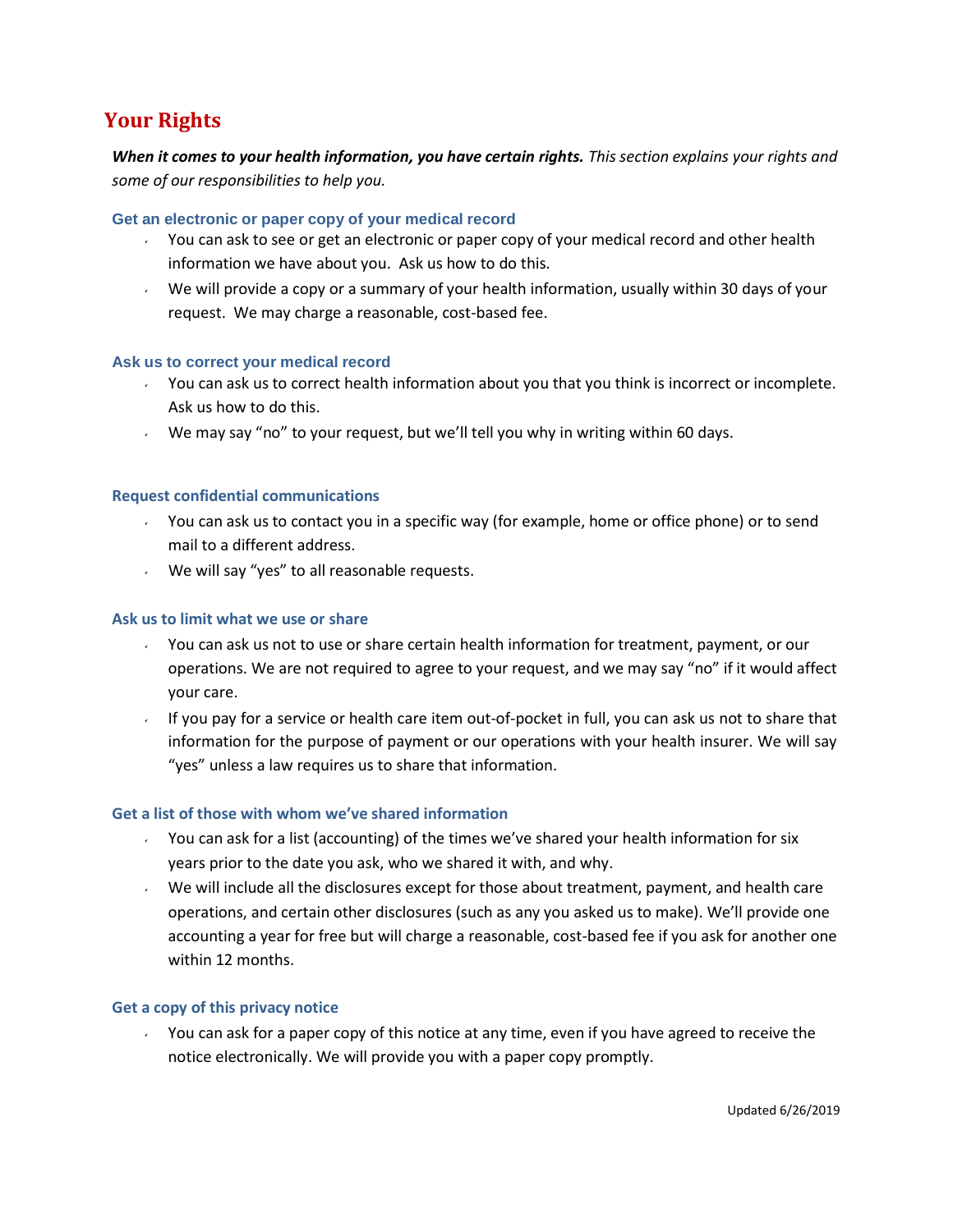#### **Choose someone to act for you**

- If you have given someone medical power of attorney or if someone is your legal guardian, that person can exercise your rights and make choices about your health information.
- We will make sure the person has this authority and can act for you before we take any action.

#### **File a complaint if you feel your rights are violated**

- You can complain if you feel we have violated your rights by contacting us using the information on page 1.
- You can file a complaint with the U.S. Department of Health and Human Services Office for Civil Rights by sending a letter to 200 Independence Avenue, S.W., Washington, D.C. 20201, calling 1- 877-696-6775, or visiting **[www.hhs.gov/ocr/privacy/hipaa/complaints/.](http://www.hhs.gov/ocr/privacy/hipaa/complaints/)**
- We will not retaliate against you for filing a complaint.

### **Your Choices**

**For certain health information, you can tell us your choices about what we share.** If you have a clear preference for how we share your information in the situations described below, talk to us. Tell us what you want us to do, and we will follow your instructions.

In these cases, you have both the right and choice to tell us to:

- Share information with your family, close friends, or others involved in your care
- Share information in a disaster relief situation
- Include your information in a hospital directory

*If you are not able to tell us your preference, for example if you are unconscious, we may go ahead and share your information if we believe it is in your best interest. We may also share your information when needed to lessen a serious and imminent threat to health or safety.*

In these cases we never share your information unless you give us written permission:

- Marketing purposes
- Sale of your information
- Most sharing of psychotherapy notes

In the case of fundraising:

• We may contact you for fundraising efforts, but you can tell us not to contact you again.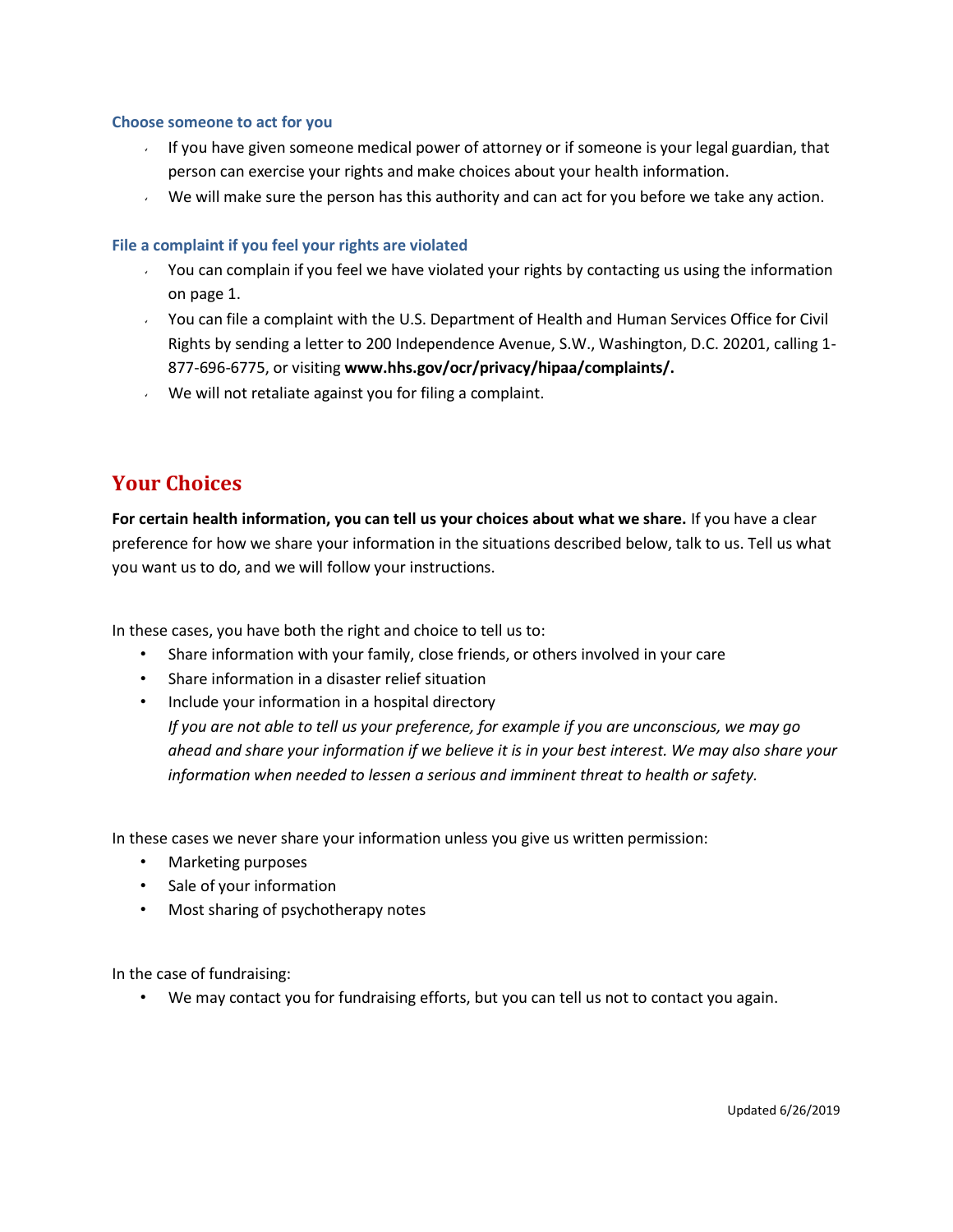# **Our Uses and Disclosures**

### **How do we typically use or share your health information?**

We typically use or share your health information in the following ways.

#### **Treat you**

We can use your health information and share it with other professionals who are treating you. *Example: A doctor treating you for an injury asks another doctor about your overall health condition.*

#### **Run our organization**

We can use and share your health information to run our practice, improve your care, and contact you when necessary.

*Example: We use health information about you to manage your treatment and services.*

#### **Bill for your services**

We can use and share your health information to bill and get payment from health plans or other entities.

*Example: We give information about you to your health insurance plan so it will pay for your services.*

### **How else can we use or share your health information?**

We are allowed or required to share your information in other ways – usually in ways that contribute to the public good, such as public health and research. We have to meet many conditions in the law before we can share your information for these purposes. For more information see: [www.hhs.gov/ocr/privacy/hipaa/understanding/consumers/index.html](http://www.hhs.gov/ocr/privacy/hipaa/understanding/consumers/index.html)**.**

#### **Help with public health and safety issues**

We can share health information about you for certain situations such as:

- Preventing disease
- Helping with product recalls
- Reporting adverse reactions to medications
- Reporting suspected abuse, neglect, or domestic violence
- Preventing or reducing a serious threat to anyone's health or safety

#### **Do research**

We can use or share your information for health research.

#### **Comply with the law**

We will share information about you if state or federal laws require it, including with the Department of Health and Human Services if it wants to see that we're complying with federal privacy law.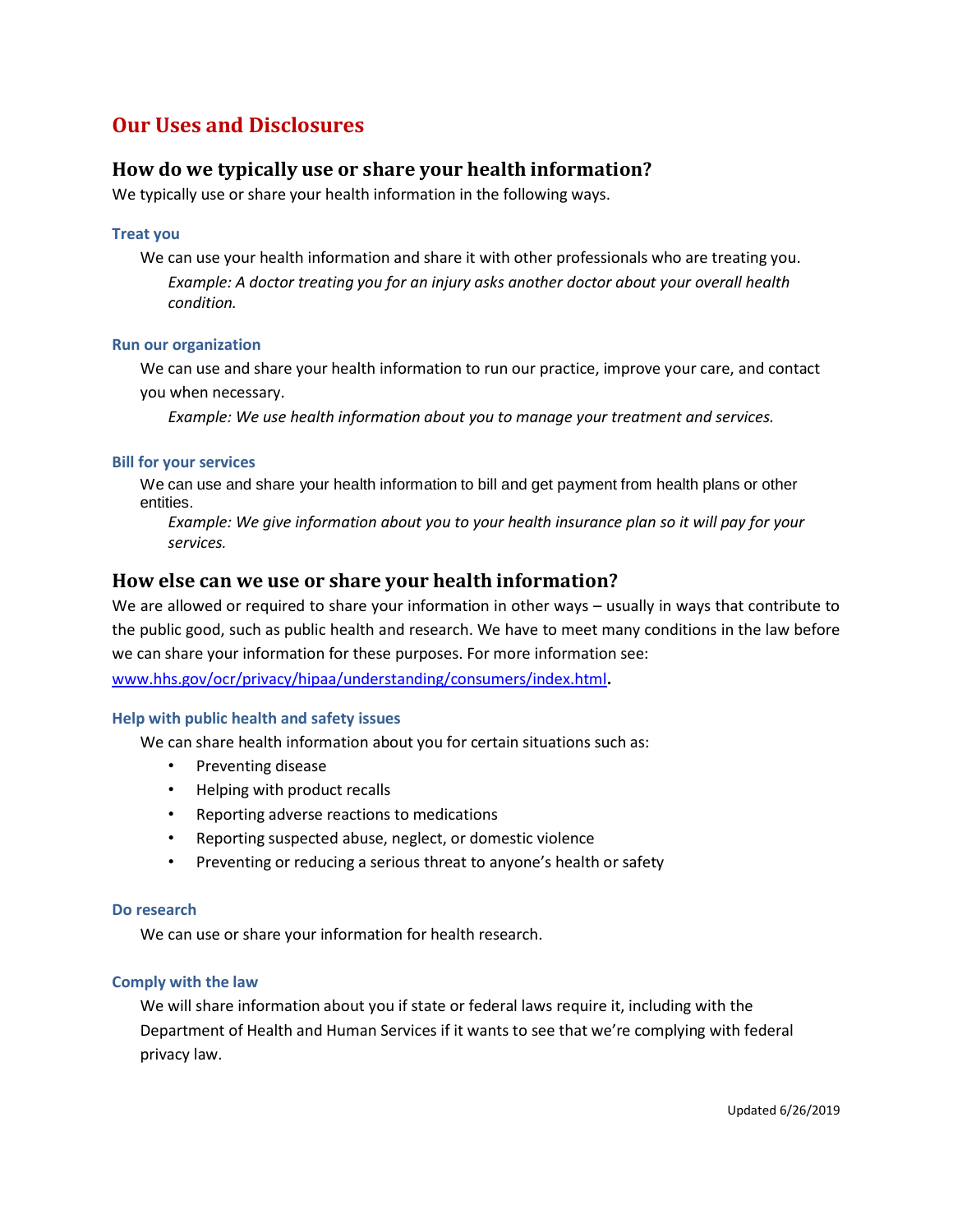#### **Respond to organ and tissue donation requests**

We can share health information about you with organ procurement organizations.

#### **Work with a medical examiner or funeral director**

We can share health information with a coroner, medical examiner, or funeral director when an individual dies.

#### **Address workers' compensation, law enforcement, and other government requests**

We can use or share health information about you:

- For workers' compensation claims
- For law enforcement purposes or with a law enforcement official
- With health oversight agencies for activities authorized by law
- For special government functions such as military, national security, and presidential protective services

#### **Respond to lawsuits and legal actions**

We can share health information about you in response to a court or administrative order, or in response to a subpoena.

#### **For Minors**

- For divorced or separated parents: each parent has equal access to health information about their unemancipated child(ren), unless there is a court order to the contrary that is known to us or unless it is a type of treatment or service where parental rights are restricted.
- We can release your medical information to a friend or family member that is involved in your medical care. For example, a babysitter or relative who is asked by a parent or guardian to take their child to the pediatrician's office may have access to this child's medical information. We prefer to have written authorization from the parent or guardian for someone else to accompany the child and may make reasonable attempts to obtain this authorization.
- You can make reasonable requests, in writing, for us to use alternative methods of communicating with you in a confidential manner. A separate form is available for this purpose.
- Other uses or disclosures of your medical information will be made only with your written  $\epsilon$ authorization. You have the right to revoke any written authorization that you give.

### **Our Responsibilities**

- We are required by law to maintain the privacy and security of your protected health information.
- We will let you know promptly if a breach occurs that may have compromised the privacy or security of your information.
- We must follow the duties and privacy practices described in this notice and give you a copy of it.